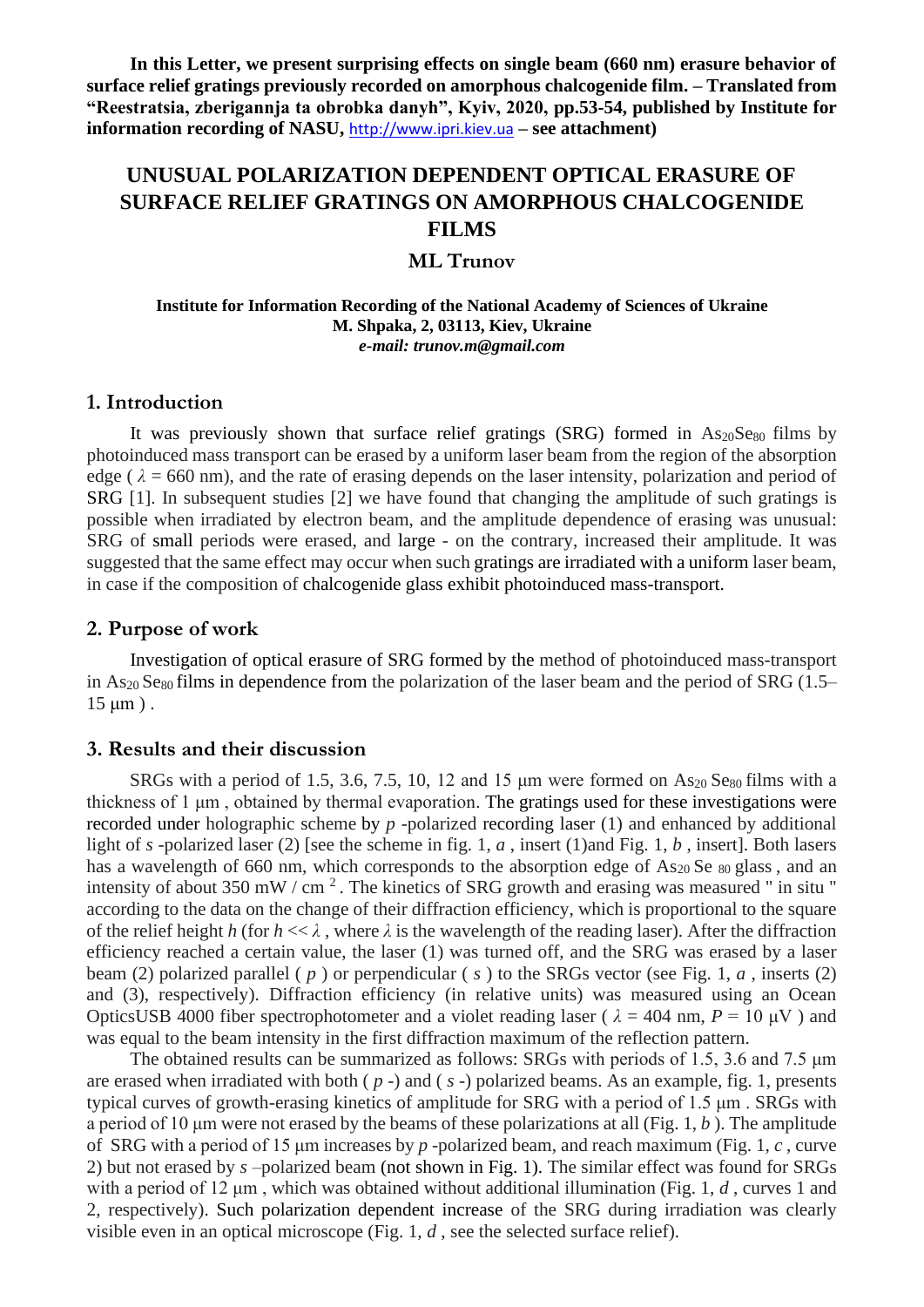

Fig. 1. Typical curves of growth-erasing kinetics of SRGs of different periods on  $As_{20}Se_{80}$  films ( *a* - *d* ); optical and AFM images ( *e* ) of the surface of the initial and enhanced SRG with a period of 12 μm .The amplitude of the curves ( *g* ) corresponds to line 1 and 2 on the AFM scan (e). The period of SRGs and polarization of the appropriate laser beams is indicated directly in Fig. 1, *a* - *c* . Insert in fig. 1, *g* left corner, for comparison: the SEM image of the SRG with a period of 15 μm , irradiated by electron beam at different exposures: a clear increase in the amplitude of the SRGs with increasing e-beam exposure were detected (from top to bottom)

The heights of the initial and enhanced part of the SRGs by AFM (Fig. 1, *e* ) differ almost in 8 times: 16 nm against 125 nm (Fig. 1, *g* ). Additional experiments have shown that SRG with a period of more than 10 μm can enhanced even after a very short time of recording (1 - 2 minutes). Thus, the obtained results (in terms of erasure amplification) correlate with those obtained by irradiating the grating with an electron beam (Fig. 1, *d* , insert).

Analysis of appropriate cross-sections of SRG show that their amplitude *h* changes with the time of laser irradiation according to the exponential law (i.e. *h* (*t*) = = *h* 0 exp (-  $\kappa$  *p*,  $\varsigma \cdot t$ ), where *h* 0 is the initial amplitude of SRG, and  $\kappa$   $_p$ ,  $_s$  are the erasure / enhance coefficients for the above polarizations, which are positive for SRGs with small period and negative for SRGs with large period.

# **4. Conclusions**

We have found that SRGs written on a surface of  $As_{20}Se_{80}$  films erased or enhanced by single laser beam depending on the grating period. The paper considers the possible mechanism and practical application of the phenomenon revealed.

- 1. Kaganovskii Yu ., Trunov ML, Beke DL, and Kökényesi S. Mechanism of photo induced mass transfer in amorphous chalcogenide films . *Mater . Lett* . 2011. **66** . R. 159–161.
- 2. Kaganovskii Yu ., Trunov ML, Cserhati C., Lytvyn PM, Beke DL, and Kökényesi S. Electron beam induced variation of surface profile in amorphous As 20 Se <sup>80</sup> films . *J. Appl . Phys* . **115**  (2014) 183512: 1-8.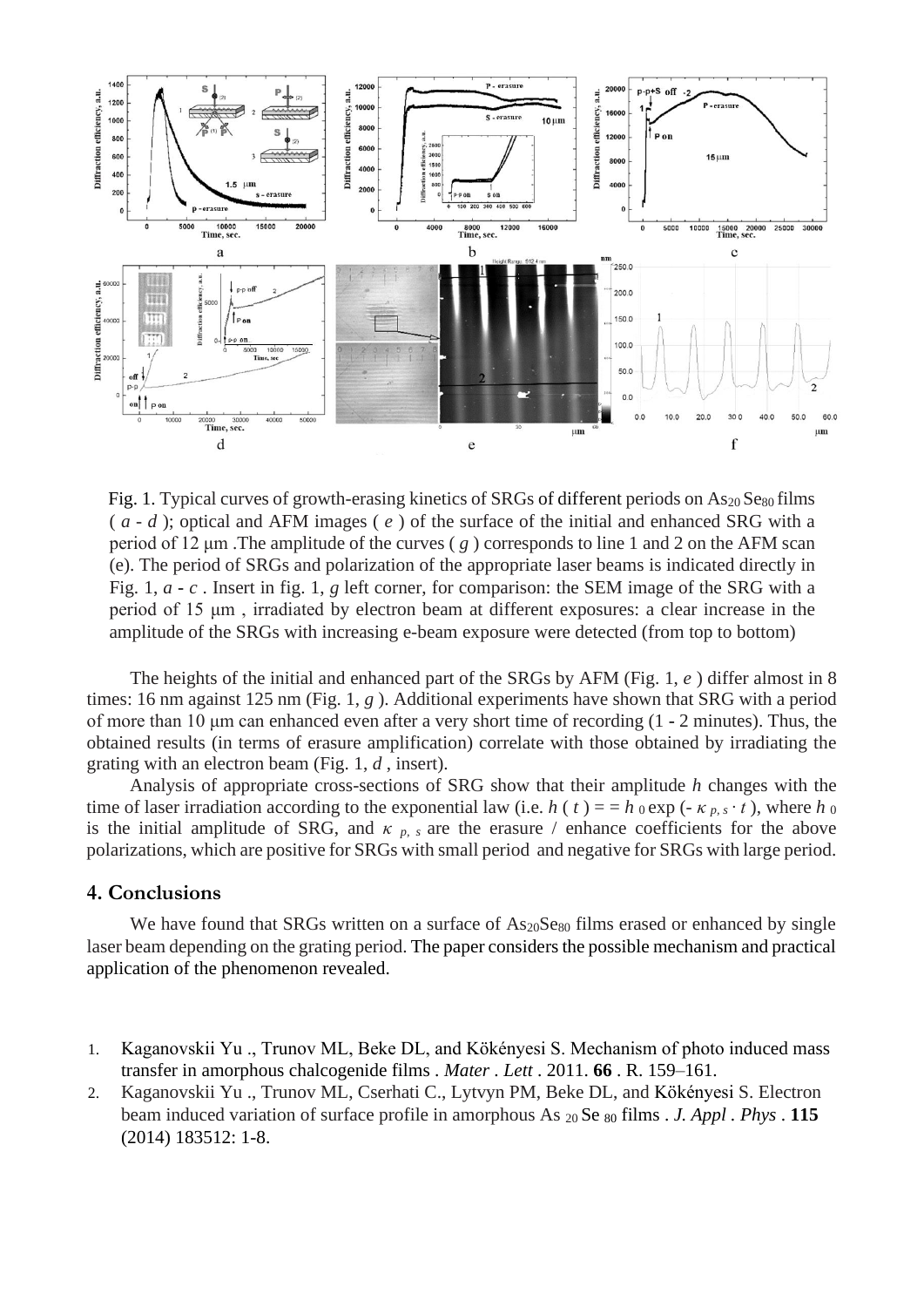2. Kuncicky D.M., Christesen S.D., Velev O.D. Role of the micro- and nanostructure in the performance of surface-enhanced Raman scattering suhstrates assembled from gold nanoparticles. *Appl. Spectroscopy*. 2005. Vol. 59. No. 4. P. 401–409.

3. Homola J., Yee S.S., Gauglitz G. Surface plasmon resonance sensors: review. *Sensors and Actuators*. 1999. B. 54. P. 3–15.

4. Кириленко В.К., Горват Ю.А. Формування неупорядкованих масивів наночастинок благородних металів на повітрі та контроль їхніх оптичних характеристик. *Реєстрація, зберігання і оброб. даних*. Щорічна підсумкова наукова конференція 16–17 травня 2018 року: збірник / за ред. В.В. Петрова. Київ: ІПРІ НАН України, 2018. С. 49–50.

5. Тарнай А.А., Горват Ю.А., Пісак Р.П. Одержання металічних плівок наномасштабного розміру з контрольованою товщиною. *Реєстрація, зберігання і оброб. даних*: зб. наук. праць за матеріалами Щорічної підсумкової наукової конференції. Київ: ІПРІ НАН України, 2017. С. 44–46.

#### УДК 004.08

**М. Л. Трунов**

# **Аномальна поляризаційна залежність оптичного стирання поверхневих рельєфних ґраток у плівках аморфних халькогенідів**

# **1. Постановка проблеми**

Раніше було показано, що поверхневі рельєфні ґратки, які сформовані в плівках As20Se80 методом фотоіндукованого мас-транспорту, можуть стиратися однорідним лазерним променем з області краю поглинання ( $\lambda = 660$  нм), причому швидкість стирання залежить від інтенсивності лазера, його поляризації та періоду ґраток [1]. Подальші дослідження [2] виявили, що зміна амплітуди таких ґраток можлива і при їхньому опроміненні електронним променем, причому амплітудна залежність від періоду ґраток мала незвичайний характер: ґратки малих періодів стиралися, а великі — навпаки, збільшували свою амплітуду. Було висловлене припущення, що такий же ефект може мати місце і при опроміненні подібних ґраток однорідним лазерним променем, звичайно у випадку, якщо відповідні склади халькогенідного скла проявляють фотоіндукований мас-транспорт.

# **2. Мета роботи**

Дослідити оптичне стирання поверхневих рельєфних ґраток, сформованих методом фотоіндукованого мас-транспорту в плівках As20Se80, залежно від поляризації лазерного променю та періоду ґраток (1,5–15 мкм).

# **3. Результати таі їхнє обговорення**

Поверхневі рельєфні ґратки з періодом 1.5, 3.6, 7.5, 10, 12 та 15 мкм формувалися на плівках As20Se80 товщиною 1 мкм, одержаних методом термічного випаровування, за звичайною голографічною схемою, при опроміненні *p*-поляризованим лазером запису (1) і підсвітці *s*-поляризованим лазером підсвітки (2) [див. схему на рис. 1,*а*, вставка (1) та часову послідовність включення відповідних лазерів на рис. 1,*б*, вставка]. Обидва лазери мали довжину хвилі 660 нм, яка відповідає краю поглинання скла As20Se80, та інтенсивність біля 350 мВт/см<sup>2</sup>. Кінетика росту та стирання ґраток вимірювалася «insitu» за даними по зміні їхньої дифракційної ефективності, яка пропорційна квадрату висоти рельєфу *h* (для *h* << *λ*, де *λ* — довжина хвилі лазера зчитування). Після досягнення дифракційною ефективністю певного значення, лазер (1) виключався, а стирання гратки здійснювалося променем лазера(2), поляризованого паралельно (*p*) або перпендикулярно (*s*) до вектора ґратки (див. рис. 1,*а*, вставки (2) і (3), відповідно). Дифракційна ефективність (у відносних одиницях) вимірювалася за допомогою волоконного спектрофотометра ОceanOpticsUSB 4000 та фіолетового лазеру (*λ* = 404 нм,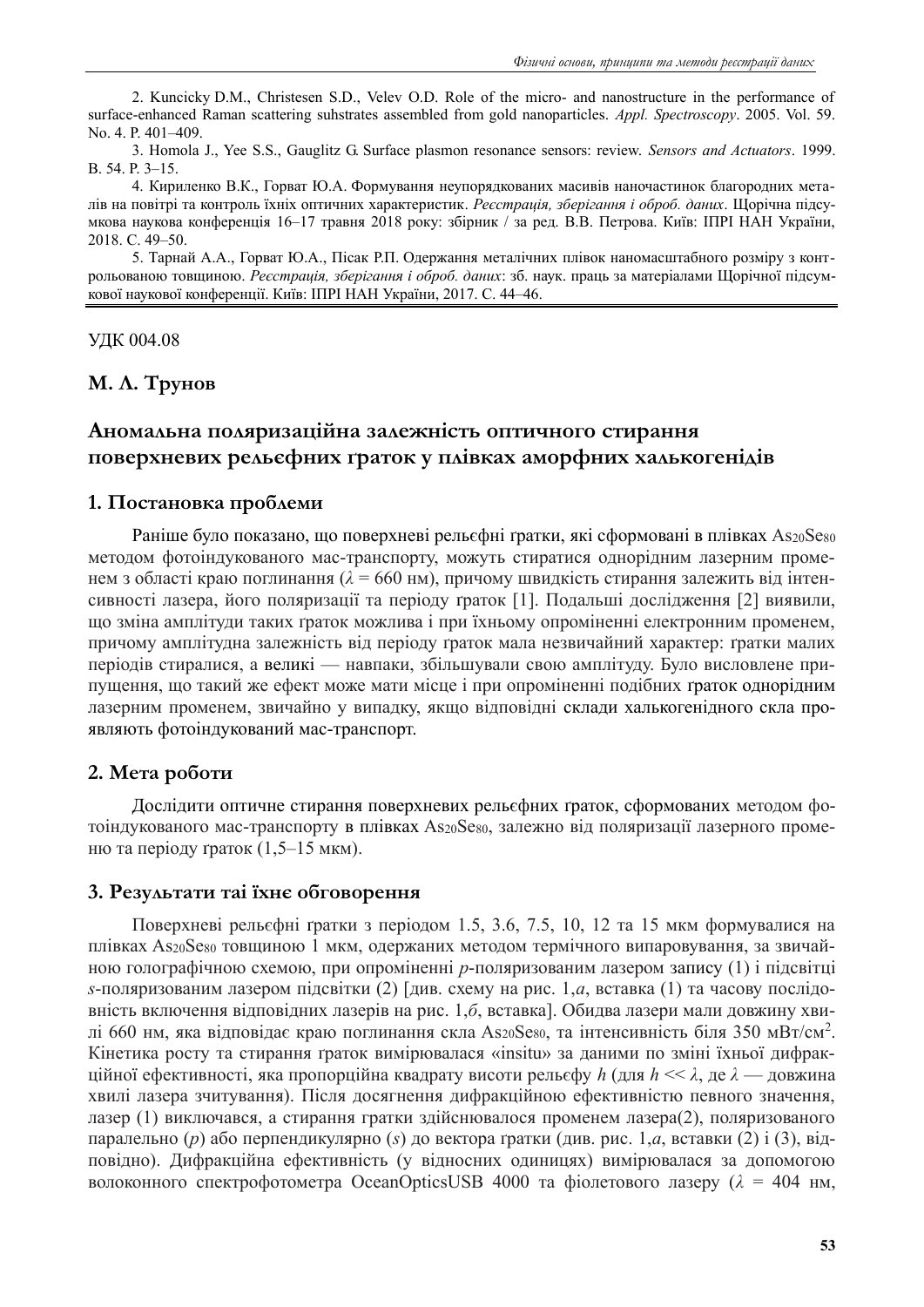*P* = 10 мкВ) і дорівнювала інтенсивності променю в першому максимуму дифракції за схемою «на відбивання».

Одержані результати можна узагальнити наступним чином: ґратки з періодом 1.5, 3.6 та 7,5 мкм стираються при опроміненні, як (*p*-), такі (*s*-) поляризованим променем. На рис. 1,*а*, як приклад, показано типові криві кінетики росту-стирання поверхневої ґратки з періодом 1,5 мкм. Гратки, які мають період 10 мкм, не стираються променями вказаних поляризацій взагалі (рис. 1,*б*), а гратка з періодом 15 мкм підсилюється *p*-поляризованим променем, досягаючи максимума ифракції (рис. 1,*в*, крива 2) і не стирається *s*-поляризованим (на рис. 1,*в* не показано). Такий же ефект було виявлено для ґратки з періодом 12 мкм, яка була одержана без додаткової підсвітки (рис. 1,*г*, криві 1 та 2, відповідно). Підсилення ґратки при опроміненні було чітко видно навіть в оптичному мікроскопі (рис. 1,*д*, див. виділений рельєф поверхні).



Рис. 1. Типові криві кінетики стирання-росту поверхневих ґраток різних періодів на плівках As<sub>20</sub>Se<sub>80</sub>(*a–г*) та оптичне (*д*) і АСМ (*е*) зображення поверхні вихідної та підсиленої гратки з періодом 12 мкм. Амплітуда відповідних кривих (*ж*) відповідає перерізам 1 та 2 на АСМ скані (е). Період ґраток і поляризації відповідних променів вказано безпосередньо на рис. 1,*а*–*в*. На рис. 1,*г* вставка ліворуч, для порівняння, приведено СЕМ-зображення ділянок поверхневої гратки з періодом 15 мкм, опроміненої електронним променем при різних експозиціях: чітко видно систематичне збільшення амплітуди гратки із ростом експозиції (зверху вниз)

Аналіз висот початкової і підсиленої частини ґратки за допомогою АСМ (рис. 1,*е*) показав, що вони відрізняються майже у 8 разів: 16 нм проти 125 нм (рис. 1,*ж*). Додаткові експерименти виявили, що ґратка з періодом більше 10 мкм може бути підсилена навіть після дуже короткотривалого запису (1–2 хвилини). Отже, одержані результати (в частині стиранняпідсилення) корелюють із такими, що отримані при опроміненні ґраток електронним променем (рис. 1,*г*, вставка ліворуч).

Аналіз відповідних перерізів поверхневих рельєфів показав, що їхня амплітуда *h* змінюється з часом опромінення лазером (2) за експоненціальним законом, тобто *h*(*t*) =  $=$  *h*<sub>0</sub>exp( $-\kappa$ *p*,*s*<sup>*t*</sup>), де *h*<sup>0</sup> — початкова амплітуда, а  $\kappa$ *p*,*s* — коефіціенти стирання/підсилення для вказаних вище поляризацій, які є позитивними для ґраток малих періодів і від'ємними для ґраток великих періодів .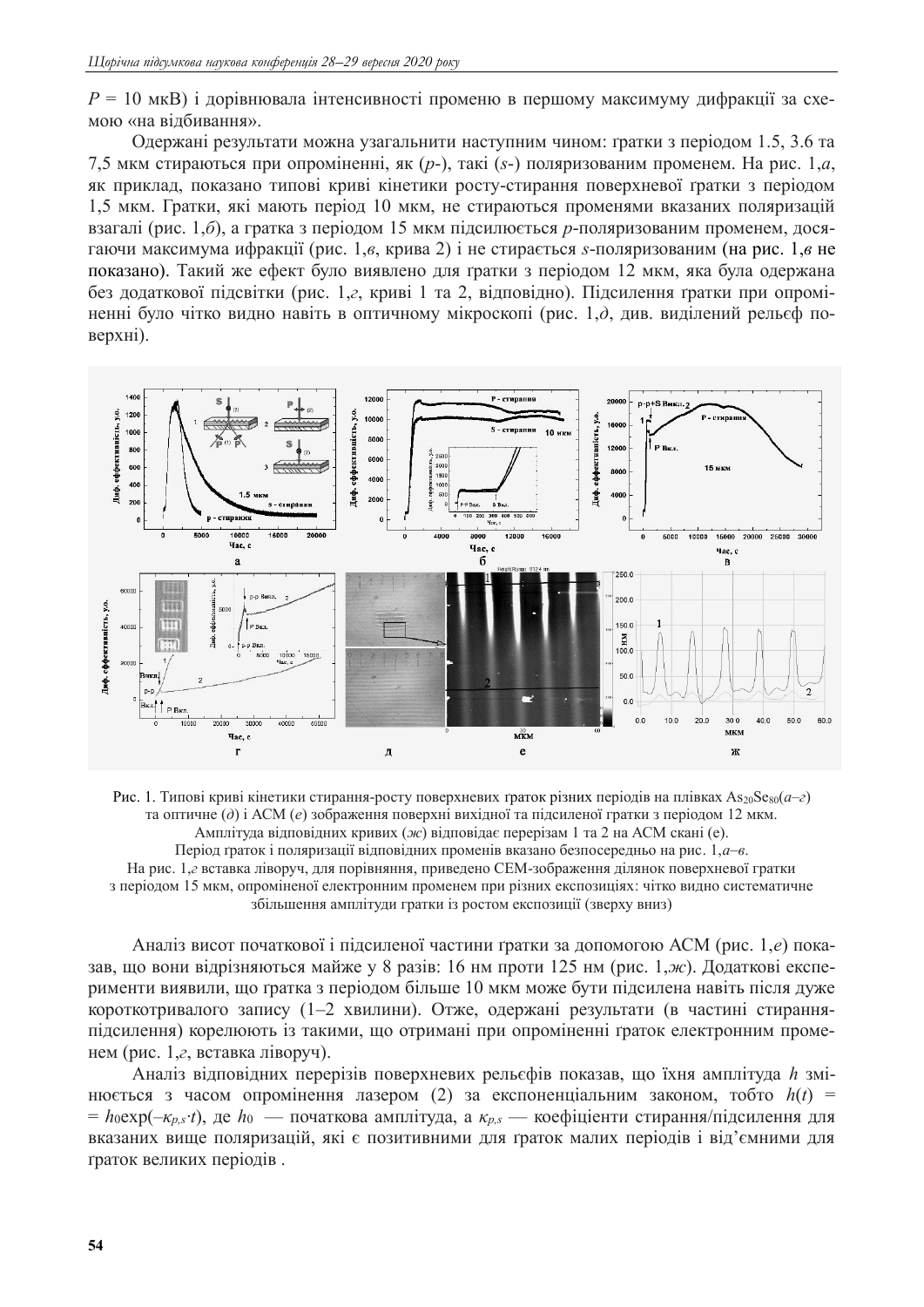# **4. Висновки**

Виявлено аномальну залежність оптичного стирання поверхневих рельєфних ґраток в аморфних халькогенідах від їхнього періоду. В роботі розглянуто можливий механізм і практичне застосування виявлених вище закономірностей.

1. Kaganovskii Yu., Trunov M.L., Beke D.L., and Kökényesi S. Mechanism of photo induced mass transfer in amorphous chalcogenide films. *Mater. Lett*. 2011. **66**. Р. 159–161.

2. Kaganovskii Yu., Trunov M.L., Cserhati C., Lytvyn P.M., Beke D.L., and Kökényesi S. Electron beam induced variation of surface profile in amorphous  $As_{20}Se_{80}$  films. *J. Appl. Phys.* **115** (2014) 183512:1-8.

УДК 539.213; 539.219.1; 541.67; 548.53

# **Т. І. Ясінко**

# **Дослідження структури ближнього порядку нанорозмірних плівок селену методом раманівської спектроскопії**

## **1. Постановка проблеми**

В останній час активно розвивається метод поверхнево підсиленого раманівського розсіювання світла (Surface Enhanced Raman Scattering — SERS), який є потужним методом аналізу біологічних молекул, живих клітин та інших речовин у надмалих концентраціях завдяки унікальній властивості — підсиленні раманівського сигналу при збудженні поверхневих плазмонів у нанорозмірних металічних структурах і, відповідно, можливості визначення присутності малої кількості молекул речовин за їхніми характеристичними спектрами.

Як показали багаточисельні дослідження, найбільш придатними SERS-підкладками є підкладки з наноструктурованих різними методами плівок золота та срібла, які ефективно розсіюють і поглинають світло в певній, досить вузькій ділянці спектра, що дозволяє на декілька порядків підвищити коефіцієнт підсилення раманівського сигналу [1–3]. Зауважимо, що на даний час основна увага приділялася дослідженню раманівських спектрів біологічних об'єктів. Неорганічні речовини, у т.ч. і халькогенідні плівки наномасштабного розміру, в цьому плані практично не вивчалися.

## **2. Мета роботи**

Дослідити вплив наночастинок золота на раманівські спектри нанорозмірних плівок селену.

# **3. Результати та їхнє обговорення**

Формування неупорядкованих масивів наночастинок Au на скляних підкладках проводилося методом швидкого радіаційного нагрівання [5] тонких (до 20 нм) плівок золота в атмосфері повітря до температур 623 К. У даному дослідженні використовувалися три масиви з середнім розміром наночастинок 20–35 нм (М1), 30–40 нм (М2) і 40–60 нм (М3) та положенням максимуму смуги поверхневого плазмонного резонансу 532 (М1), 538 (М2) і 574 (М3) нм.

Тонкі плівки селену товщиною 30, 50 і 60 нм одержувалися методом термічного випаровування із квазізамкнутих ефузійних комірок склоподібного Se на скляні підкладки та на поверхню масивів НЧ Au. Дослідження раманівських спектрів свіжоприготованих і відпалених плівок As2S<sup>3</sup> та композитних структур «НЧ Au/плівка ХСН» проводилися при кімнатній температурі на спектрометрі Horiba Jobion-Yvon. Для збудження використовувався червоний лазер (*λзб*. = 671 нм).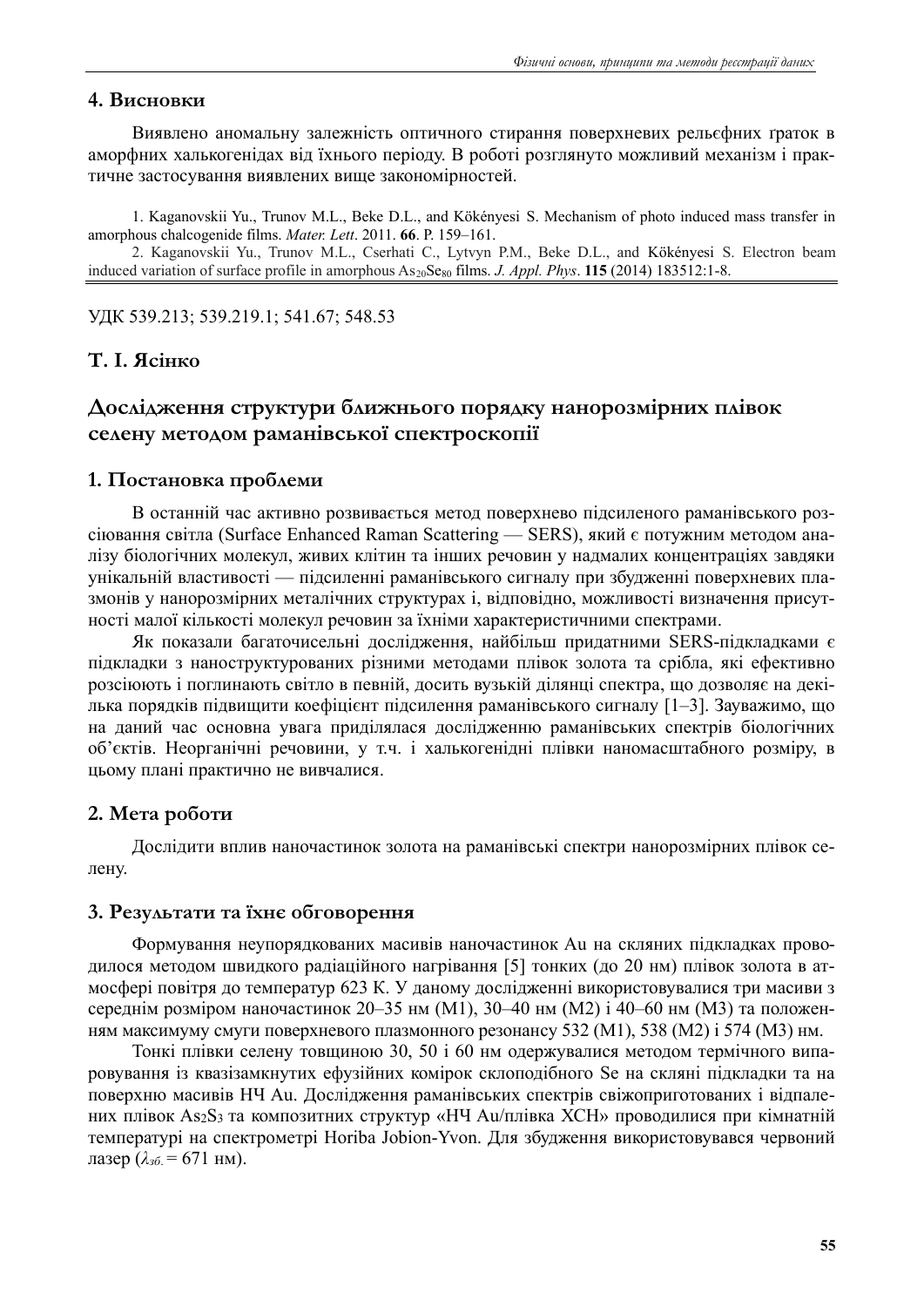# НАЦІОНАЛЬНА АКАДЕМІЯ НАУК УКРАЇНИ

# **ІНСТИТУТ ПРОБЛЕМ РЕЄСТРАЦІЇ ІНФОРМАЦІЇ**

# **Реєстрація, зберігання і обробка даних Щорічна підсумкова наукова конференція 28–29 вересня 2020 року**

**Київ 2020**